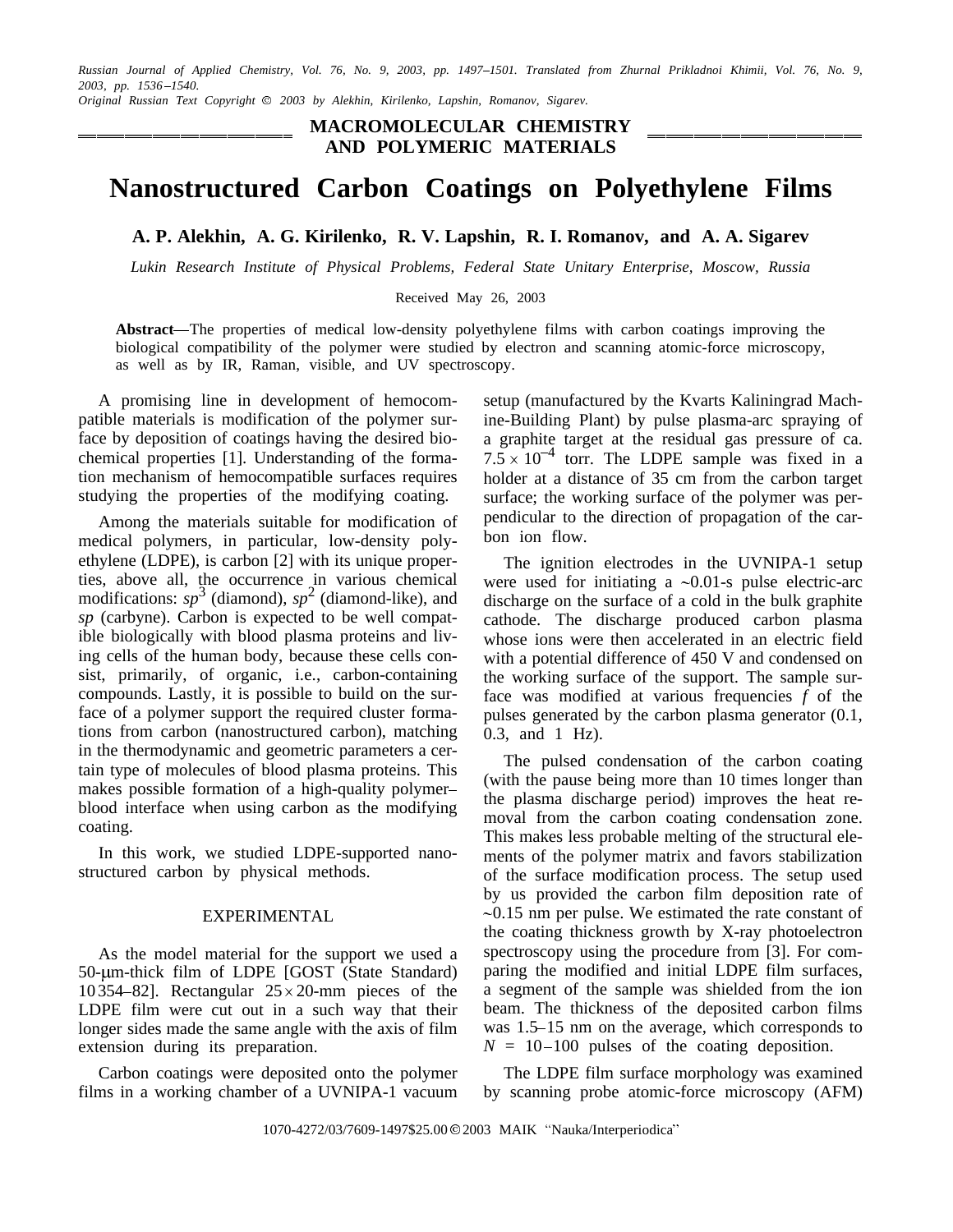

**Fig. 1.** Unmodified (with carbon) LDPE surface with a characteristic developed random structure.

using a Solver P4 NT-MDT microscope. We used a cantilever (Lukin Research Institute of Physical Problems, Federal State Unitary Enterprise) with the elasticity coefficient of 20 N  $m^{-1}$ , resonance frequency of  $\sim$ 132 kHz, and needle tip radius less than 10 nm. The measurements were run in the tapping mode in air at room temperature. The limiting resolution of the microscope was estimated from the minimal discernible film surface elements at  $20-30$  nm. The maximal scanning field was  $6 \times 6$  µm in size.

The morphology of the surface of the modified films was preliminarily studied by raster electron microscopy (REM). We used an Camscan 4, Cambridge, microscope with a typical magnification of  $\times$  3500 – 5400 corresponding to the examined fields with a size of tens of micrometers. Based on analysis of the features of REM relief image typical for this scale, we made express estimates of the performance of the process equipment when optimizing the parameters of the pulse process of carbon deposition.

Certain structural features of the LDPE films were analyzed by optical spectroscopy (IR, visible, and UV). We measured the transmission spectra of the samples under normal incidence of the light onto the surface. Polarization IR spectra at  $500-4000$  cm<sup>-1</sup> were measured on a Michelson 100 (Bomem) IR Fourier spectrometer equipped with a cooled HgCdTe detector and a lattice polarizer on a KRS-5 plate (SPECAC). The UV and visible spectra of the samples at 200 900 nm were recorded with a U3000 Hitachi spectrophotometer.

The electronic structure of the carbon coatings was studied by Raman spectroscopy at  $100-1800$  cm<sup>-1</sup>. These spectra were measured using a depolarized radiation from an argon laser at 488 nm (5 mW power) by the procedure from  $[4]$ . The focus spot was 50  $\mu$ m in size. The Raman spectra obtained were typical for solid diamond-like films [4, 5].

We preliminarily compared the morphologies of

the modified surfaces of LDPE samples by scanning electron microscopy [frequency of generation of the discharge pulses in plasma  $f = 1$  Hz; number of pulses 10 and 50; carbon film thickness (one pulse corresponds to  $\sim 0.15$  nm) 1.5 and 7.5 nm (samples I and II, respectively)]. The morphology of the samples proved to be globular-fibrillar for sample I and fibrillar for sample II; the fibrils were predominantly oriented along the image diagonal.

The procedure developed by us allows reliable reproduction of the morphology of the modified polymer surface. On the sample I surface, there were globular-fibrillar structures  $0.5$  to  $2.0 \mu m$  in size, and on the sample II surface, fibrillar structures  $3-4 \mu m$ in size. Presumably, the structures with a typical size close to that of thrombocyte will strongly influence the adhesion of thrombocytes.

The sample surface morphology was examined in more detail by AFM. The samples were divided into three groups comprising samples whose modified layer was formed at *f* of 0.1, 0.3, and 1.0 Hz. From each group we took samples with coatings obtained at different numbers of pulses *N*, 10, 50, and 100, corresponding to the coating thicknesses of 1.5, 7.5, and 15 nm, respectively.

For coatings with these thicknesses, the carbon layer is not continuous; it consists of clusters (islands) tens and hundreds of nanometers in size. The size of the carbon-free areas in the sample depends on the number of the carbon deposition pulses *N* and the frequency of their generation *f*. To ensure high-precision and linear measurements, we developed a method of active scanning and positioning. This implies the use of specific structures on the surface under study (in our case, carbon clusters) as the reference points in movings. This eliminates the effect of the thermal drift, nonlinearity, and nonorthogonality of the piezoscanner on the results of examining the nanostructures.

The image of the initial LDPE surface demonstrates a characteristic developed random structure (Fig. 1).

The image of the carbon-modified polyethylene surface obtained with the carbon plasma generator operating at  $f = 0.1$  Hz reveals the presence of elongated carbon clusters, 70 200 nm in size on the average. It should be noted that, at  $N = 10$ , the length and width of a surface element are in a ratio of approximately  $1:3$ ; the distance separating the clusters is approximately equal to the size of the clusters, and at  $N = 50$  this distance decreases to  $20-100$  nm.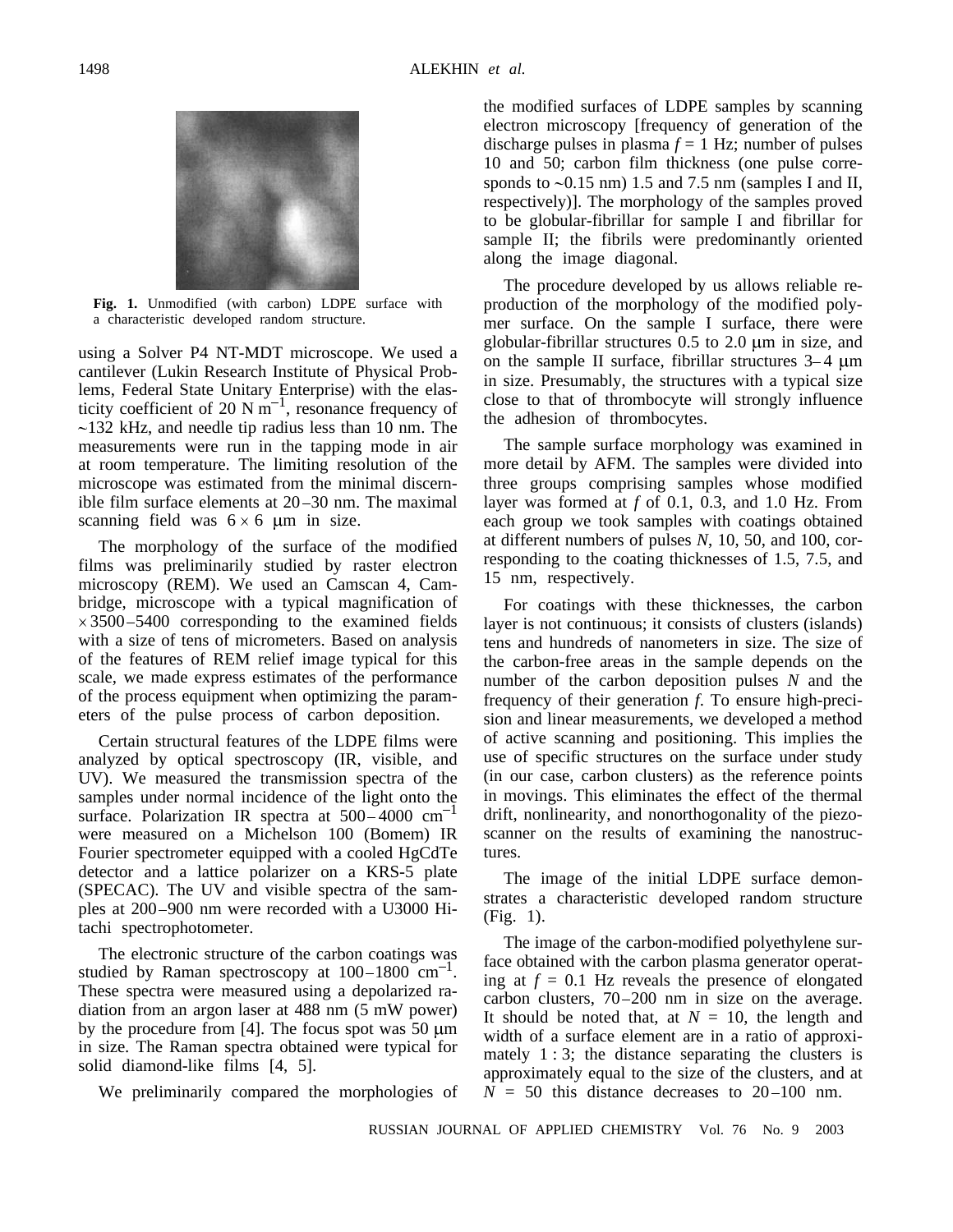

**Fig. 2.** Carbon-modified LDPE surface; the frequency of pulse generation by the carbon plasma generator 1 Hz. Number of pulses *N*: (a) 10, (b) 50, and (c) 100. Coating thickness, nm: (a) 1.5, (b) 7.5, and (c) 15.0.

The scans of the carbon-modified polyethylene surface obtained at  $f = 0.3$  Hz reveal oval clusters 70– 150 nm in size. The cluster length-to-width ratio is close to 2. The degree of filling of the polyethylene surface with the clusters increases relative to the case of  $f = 0.1$ , and the distance separating the clusters decreases to  $10-70$  nm.

The carbon coatings formed at  $f = 1$  Hz exhibit a nanostructure with disk-like clusters 120-150 nm in size; the distance separating the clusters decreases to  $5-20$  nm.

Figure 2 presents the most typical images for different numbers of pulses.

The optical spectroscopic studies showed that the initial and modified polymer films obtained with 10, 50, and 100 pulses have different spectra within 200 900 nm. The transmission is inversely proportional to the number of the carbon deposition pulses or the thickness of the film formed. The transmission band edge is located at  $\lambda \sim 200$  nm, which is due to strong light absorption by the polymer at  $\lambda \le 200$  nm.

Figure 3 shows the relative transmission  $T/T_0$ spectra of the modified polymers  $(T_0)$  is the transmission of the initial samples of this polymer). It is seen that, with the growth of the carbon coating, the transmission tends to substantially decrease, especially in the UV range. Possible reasons for the characteristic decrease in transmission of the samples are light absorption and scattering on the carbon clusters. Analysis of the characteristic decrease in the relative transmission  $T/T_0$  allowed estimation of the size of the carbon clusters. For example, the carbon clusters of the modified sample obtained at 100 pulses can be 100 200 nm in size. The sizes of the carbon clusters estimated from the spectral and AFM data agree well.

It should be noted that the samples modified at different pulse generation frequencies (0.1, 0.3, and

1.0 Hz) show similar trends in variation of the relative transmission  $T/T_0$  spectra in the UV and visible ranges with the number of pulses.

In the middle IR range, we revealed a number of the most intense characteristic absorption bands of the  $CH<sub>2</sub>$  groups in the spectra of LDPE. The IR spectra of the modified polymer films are very close to that of the initial polymer film. The observed modulation of the baseline in the transmission spectrum is due to interference of the IR radiation in the polymer film, which complicates analysis of weak absorption bands in the differential spectra.

Studies of the optical properties of carbon films showed that the band gap for them can be estimated by the procedure from [6] at 2.1 eV; the extinction coefficient  $\varepsilon$  is determined as

$$
x = \alpha \lambda / 4\pi,
$$

where  $\alpha = 0.06$  is the absorption coefficient at  $\lambda = 550$  nm.

These parameters also correspond to diamond-like films [7].



**Fig. 3.** Relative transmission  $T/T_0$  of the LDPE films with carbon coatings of different thicknesses.  $(\lambda)$  Wavelength. Coating thickness, nm: (*1*) 1.5, (*2*) 7.5, and (*3*) 15.0.

RUSSIAN JOURNAL OF APPLIED CHEMISTRY Vol. 76 No. 9 2003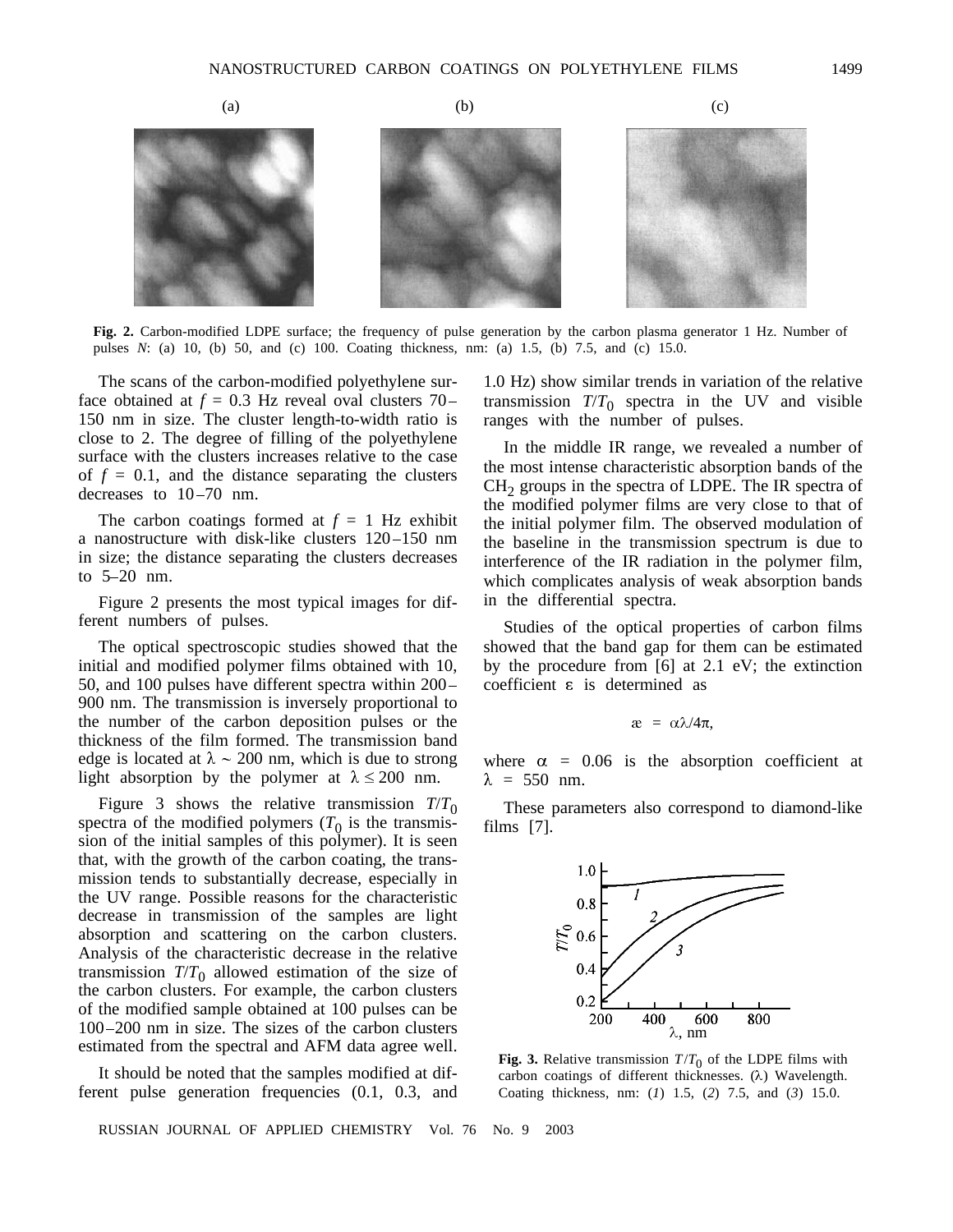

**Fig. 4.** Raman spectra of the carbon layers obtained by arc pulse-plasma spraying of graphite.  $N = 50$ ,  $f = 1.0$  Hz.  $(I)$  Intensity and  $(V)$  wave number.

Comparison of the spectra of polyethylene before and after sputtering shows that the line positions and their relative intensities do not change significantly. There is only general decline in intensity, probably due to shielding of polyethylene by the carbon layer. It can be supposed that the surface processes associated with the film deposition produce no changes in the bulk of the polyethylene support.

To gain additional information about the structure of the modifying carbon coatings, we carried out mathematical analysis of their Raman spectra. Figure 4 presents the Raman spectrum of the modifying carbon coatings for  $N = 50$  and  $f = 1$  Hz (for other *N* and *f*, the spectra are similar). This analysis consisted in resolution of the experimental spectrum into three model subspectra determined as mixed Lorenzian Gaussians by the relationship

$$
F(x) = \text{peak height} / [1 + M(x - x_0)^2 / \beta^2]
$$
  
× exp (1 - M) ln 2(x - x\_0)^2 / \beta^2,

where  $x_0$  is the peak center position and  $\beta$ , a param-

Characteristics of the Raman spectra after resolution  $(N =$ 50,  $f = 1.0$  Hz)

| Raman shift of<br>the peak, $cm^{-1}$ | Intensity,<br>rel. units | $FWHM$ , $cm^{-1}$ |
|---------------------------------------|--------------------------|--------------------|
| 1200                                  | 15                       | 300                |
| 1350                                  | 45                       | 250                |
| 1450                                  | 75                       | 100                |
| 1550                                  | 70                       | 100                |
| 1650                                  | 40                       | 75                 |

eter equal approximately to the half of the full width at half maximum (FWHM).

Such spectra (Fig. 4) are characterized by two wave numbers: 1355 (*D* line) and 1580 cm<sup>-1</sup> (*G* line) responsible for  $sp^3$  diamond (1322 cm<sup>-1</sup>) and  $sp^2$  graphite (1580  $\text{cm}^{-1}$ ) electronic structures, respectively. For certain samples, we sometimes observed another peak with a wave number of  $1200 \text{ cm}^{-1}$  characterizing the disordering of the *sp*<sup>3</sup> electronic structure.

The characteristics of the Raman spectra of the samples after resolution are listed in the table.

These data were calculated from the parameter  $\beta$  by the iteration method. The parameter *M* determines the degree of mixing and is equal to 1 for pure Lorenzian and to 0 for pure Gaussian peaks. We varied such parameters of the model subspectra as intensity, Lorenzain-to-Gaussian ratio, and peak width with the aim to achieve the best agreement between the superposition of the model subspectra and the experimental spectrum. As the criterion of fitting quality we took the  $\chi^2$  parameter.

The Raman shift of one of the most intense lines is  $1550 \text{ cm}^{-1}$ . This suggests predominant graphite modification of the carbon layers under study with the  $sp<sup>2</sup>$  hybrid bond. This peak is also significantly shifted relative to the typical position of the *G* line  $(1580 \text{ cm}^{-1})$ . This shift is due to the presence in the carbon layers of  $sp^3$  bonds, along with  $sp^2$  bonds, as well as to angular disorientation for  $sp^2$  bonds [5, 6]. This disorientation is also confirmed by the presence in the resolved spectrum of a broadened peak at  $1200 \text{ cm}^{-1}$  [7].

The spectra of all the samples studied contained another broadened peak near  $1350 \text{ cm}^{-1}$ . It is also shifted to larger wave numbers from the typical position of the *D* peak (1332 cm<sup>-1</sup>). This peak suggests the presence in the obtained layers of carbon with the *sp*<sup>3</sup> hybrid bond [7].

The presence in the resolved spectra of peaks at 1450  $\text{cm}^{-1}$  confirms oxygen bonding with the deposited carbon.

The peak at  $1615 \text{ cm}^{-1}$  suggests the presence of C-H chemical bonds in the layers.

Analysis of the parameters of the Raman spectra such as the Raman shift and the height and width of the model subspectra using the data from [7] allows the following conclusions about the electronic structure of the layers formed on the polymer supports. These layers contain carbon with both  $sp^2$  and  $sp^3$  hy